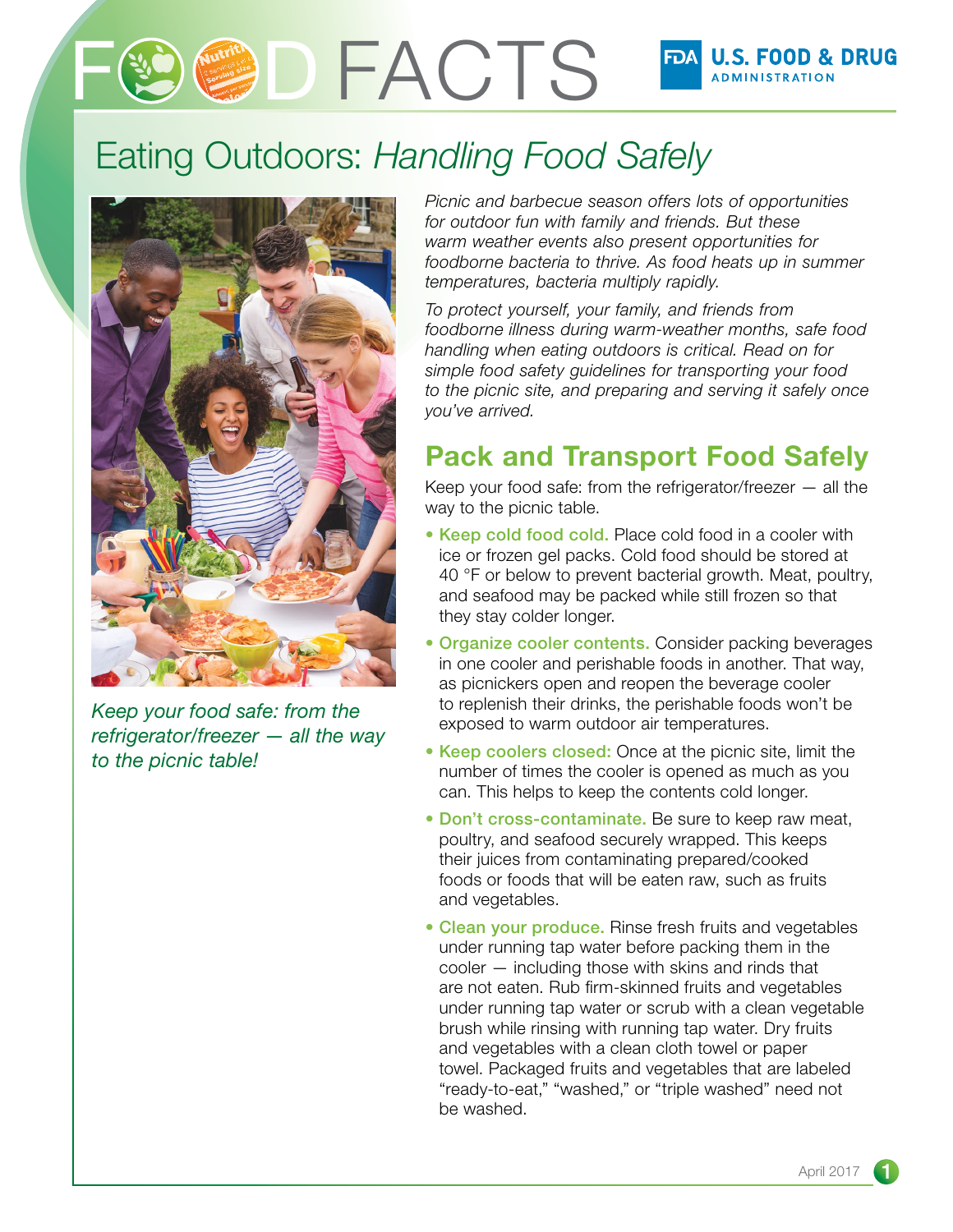# **FOOD FACTS**

### Quick Tips for Picnic Site Preparation

Food safety begins with proper hand cleaning — including in outdoor settings. Before you begin setting out your picnic feast, make sure hands and surfaces are clean.

- Outdoor Hand Cleaning: If you don't have access to running water, use a water jug, some soap, and paper towels. Or, consider using moist disposable towelettes for cleaning your hands.
- Utensils and Serving Dishes: Take care to keep all utensils and platters clean when preparing food.

### Follow Safe Grilling Tips

Grilling and picnicking often go hand-in-hand. And just as with cooking indoors, there are important guidelines that should be followed to ensure that your grilled food reaches the table safely.

- Marinate safely. Marinate foods in the refrigerator never on the kitchen counter or outdoors. In addition, if you plan to use some of the marinade as a sauce on the cooked food, reserve a portion separately before adding the raw meat, poultry, or seafood. Don't reuse marinade.
- Cook immediately after "partial cooking." Partial cooking before grilling is only safe when the partially cooked food can go on the hot grill immediately, for example at a home with a grill on the patio or deck.
- Cook food thoroughly. When it's time to cook the food, have your food thermometer ready. Always use it to be sure your food is cooked thoroughly. (See Safe Food Temperature Chart)
- Keep "ready" food hot. Grilled food can be kept hot until served by moving it to the side of the grill rack, just away from the coals. This keeps it hot but prevents overcooking.
- Don't reuse platters or utensils. Using the same platter or utensils that previously held raw meat, poultry, or seafood allows bacteria from the raw food's juices to spread to the cooked food. Instead, have a clean platter and utensils ready at grill-side to serve your food.
- Check for foreign objects in food. If you clean your grill using a bristle brush, check to make sure that no detached bristles have made their way into grilled food.

#### **SAFE COOKING TEMPERATURES as measured with a food thermometer**

| <b>GROUND MEAT &amp; MEAT MIXTURES</b> Internal temperature<br>Turkey, Chicken 165 °F                                                                       |
|-------------------------------------------------------------------------------------------------------------------------------------------------------------|
| FRESH BEEF, PORK, VEAL & LAMB 4 2000 145 °F<br>with a 3 minute rest time                                                                                    |
| <b>POULTRY</b>                                                                                                                                              |
| <b>HAM</b><br>Fresh (raw)<br>160 °F<br><u> 1989 - Johann Barn, amerikansk politiker (d. 1989)</u>                                                           |
| <b>EGGS &amp; EGG DISHES</b><br>Eggs______________________________Cook until yolk & white are firm                                                          |
| <b>SEAFOOD</b><br>Fin Fish<br>145 °F<br>or flesh is opaque and separates easily with fork<br>Clams, Oysters & Mussels____________Shells open during cooking |
| <b>LEFTOVERS &amp; CASSEROLES</b><br>165 °F                                                                                                                 |

2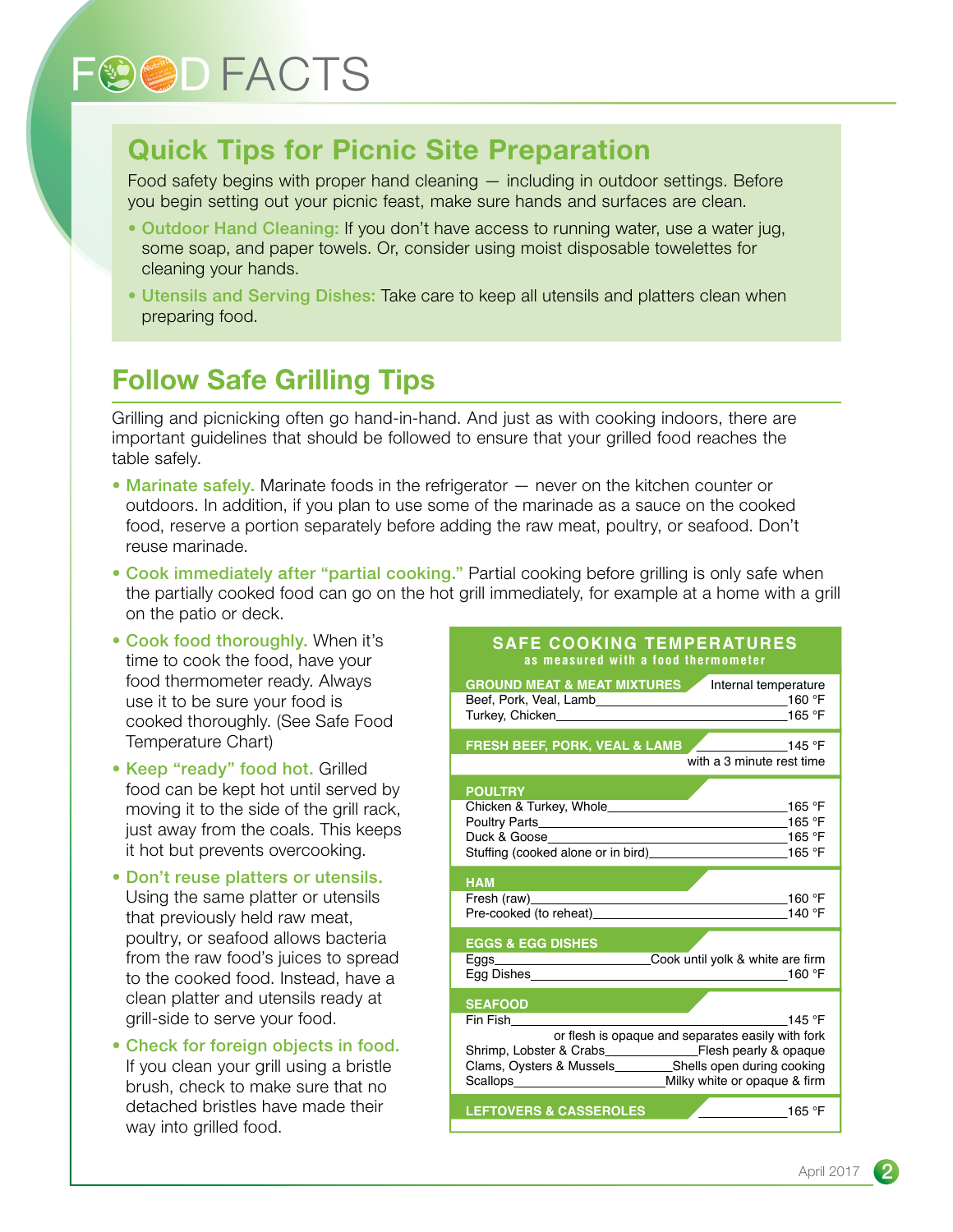# **FOOD FACTS**

# Prevent "Cross-Contamination" When Serving

Never reuse a plate or utensils that previously held raw meat, poultry, or seafood for serving — unless they've been washed first in hot, soapy water. Otherwise, you can spread bacteria from the raw juices to your cooked or ready-to-eat food. This is particularly important to remember when serving cooked foods from the grill.

## Serving Picnic Food *Keep Cold Foods Cold and Hot Foods Hot*

Keeping food at proper temperatures  $-$  indoor and out  $-$  is critical in preventing the growth of foodborne bacteria. The key is to never let your picnic food remain in the "Danger Zone" — between 40 °F and 140 °F — for more than 2 hours, or 1 hour if outdoor temperatures are above 90 °F. This is when bacteria in food can multiply rapidly, and lead to foodborne illness.

Instead, follow these simple rules for keeping cold foods cold and hot foods hot.





cooler at 40 °F or below until serving time. Cold perishable food should be kept in the

- Once you've served it, it should not sit out for longer than 2 hours, or 1 hour if the outdoor temperature is above 90 °F. If it does — discard it.
- Foods like chicken salad and desserts in individual serving dishes can be placed directly on ice, or in a shallow container set in a deep pan filled with ice. Drain off water as ice melts and replace ice frequently.

Hot Food



Hot food should be kept hot, at or above 140 °F.

- container until serving. • Wrap it well and place it in an insulated
- $\bullet$  Just as with cold food  $-$  these foods should not sit out for more than 2 hours, or 1 hour in temperatures above 90 °F. If food is left out longer, throw it away to be safe.